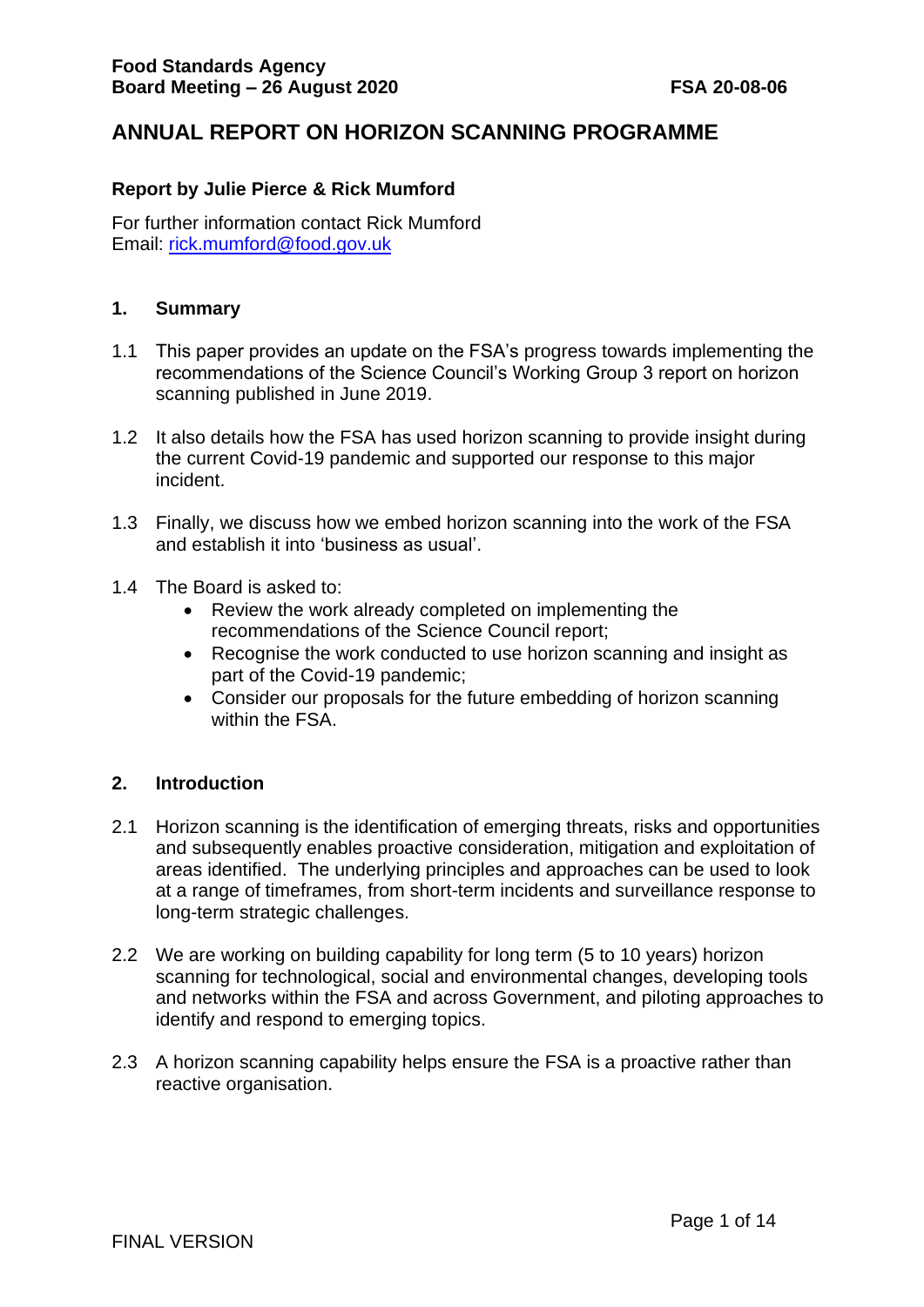# **3. Progress on developing a horizon scanning function within the FSA**

- 3.1 In line with the recommendations on horizon scanning from the Science Council's Working Group 3, [presented to the Board in June 2019,](https://www.food.gov.uk/sites/default/files/media/document/fsa-19-06-07-final-report-from-science-council-working-group-on-food-system-risks-and-horizon-scanning.pdf) we are drawing on many sources of information, including surveillance, economic analysis, social science, technological innovation, trade data and data science, to understand how current and emerging risks can offer insights into drivers of future risks.
- 3.2 We have taken forward the [recommendations](https://science-council.food.gov.uk/sites/default/files/fsascwg3finalreport.pdf) from the Science Council's WG3 report in order to develop the FSA's underlying capacity and capability for horizon scanning. Supporting this, we developed overarching guidance for how to undertake horizon scanning, based on a PESTLE (Political, Economic, Sociological, Technological, Legal and Environmental) analysis.
- 3.3 We have created a prototype tool to analyse academic journals to identify trends and patterns over time arising in academic publications, enabling the fast identification of new topics and providing an evidence base for the horizon scanning process.
- 3.4 Horizon scanning workshops have been carried out with FSA's Scientific Advisory Committees, drawing on their independent expertise to identify horizon scanning areas.
- 3.5 We have increased engagement with other Government Departments, especially Defra and GO-Science, ensuring that we are represented and able to draw on the cross-government Heads of Horizon Scanning Network. The benefits of this have included enabling us to share and have access to cross-government horizon scanning during Covid-19.
- 3.6 A horizon scanning community of interest including staff from across the agency has trialled our guidance for horizon scanning and the underlying approach.
- 3.7 In terms of ongoing work, a number of deep-dive literature reviews have been undertaken within the areas of gene editing and alternative protein. While our horizon scanning efforts will need to be wider ranging and look through many different lenses, a rolling programme of technology foresight will be a core component.
- 3.8 We have continued to explore digital developments that might impact the food system, both businesses and regulators, working with industry as well as colleagues in BEIS, HMRC and DCMS. Examples include distributed ledger technologies, AI and sensors.
- 3.9 Finally, we have also created a high-level horizon scanning process that allows new concepts/technologies to be assessed and then prioritised. Further detail on this process can be found in **Annex A**, based upon a worked example of labgrown meat.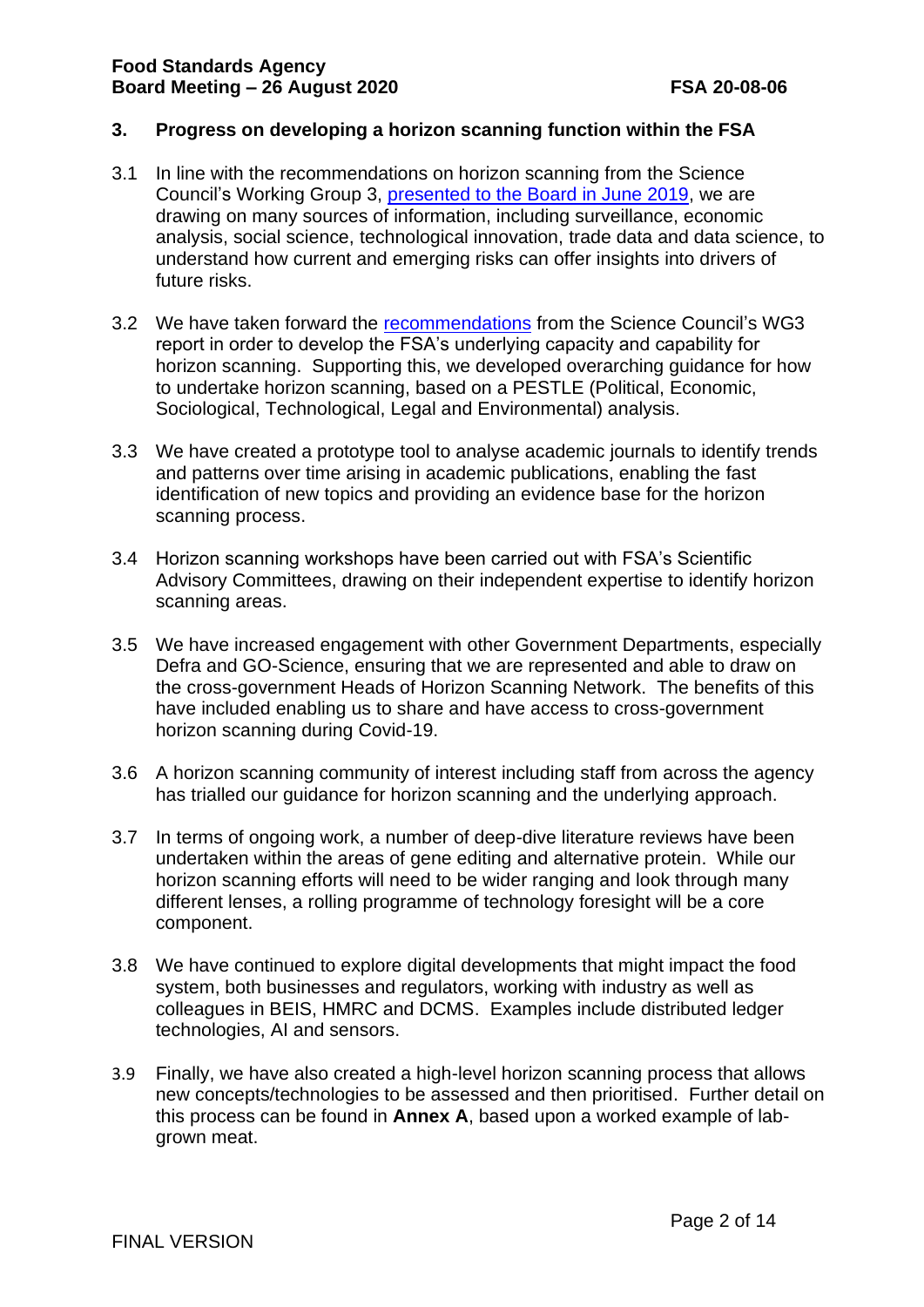# **4. Applying horizon scanning principles to Covid-19**

- 4.1 As reported to the Science Council in June, since the beginning of lockdown we have been applying the principles described above to a scan of the nearer horizon in order to inform our response to Covid-19. This was such a rare but significant event it warranted taking a broad horizon scanning approach.
- 4.2 A multidisciplinary team was established to answer (and in part predict) the questions that were outside the day to day tactical delivery of the incident management response to inform strategic discussions. In parallel, a panel of experts drawn from academia, industry and civil society, including the Chairs of the Science Council, the Advisory Committee for Social Science, and the other Science Advisory Committees, helped us spot unknown unknowns and consider emerging themes.
- 4.3 An outline of the Covid-19 insights generation process is provided in **Figure 1**. Questions were reviewed and those questions, with the greatest impact on food safety, authenticity and regulation, were prioritised. These were then answered through insights from a broad range of disciplines e.g. operational analytics, data science, the latest economic, market and social research, intelligence from the food industry and other Government departments, and primary research including qualitative research, consumer surveys and social media listening.
- 4.4 Once identified, questions clustered into themes and actions taken to fill evidence gaps or develop, monitor and synthesise the insights for consideration by those managing the incident. The themes, questions and resulting actions from this work were wide-ranging and are summarised in **Annex B.** Key insights from the desk research conducted as a result are provided in **Annex C**.
- 4.5 The evidence gathered helped tailor our own messaging on social media. Then our social media listening, in almost real time, has allowed us to reflect more frequently and adapt the messages.
- 4.6 As well as being used internally, our analysis has been shared with colleagues across Government including the Food and Other Essential Supplies for the Vulnerable Ministerial Task Force, the Directors of Policy group and local authorities. It has fed into wider Government discussions on new Areas of Research Interest in a post Covid-19 world and the National Food Strategy, with the Part 1 report drawing on research insights from the FSA's Covid-19 tracker.
- 4.7 Changes in food behaviours from the Covid-19 tracker will also be reported in PHE's [WICH tool](https://www.gov.uk/government/publications/wider-impacts-of-covid-19-on-health-monitoring-tool) (to be released at the end of August). This monitoring tool provides data on the wider impacts of Covid-19 on health and contains trend data on grocery purchasing, business impacts and public health e.g. smoking.
- 4.8 In June, we published the first reports from our primary research, providing the first Government statistics on household food insecurity during lock-down. [Alongside this paper we have](https://www.food.gov.uk/research/research-projects/the-covid-19-consumer-tracker) now published:
	- A report on four waves of the Covid-19 tracker survey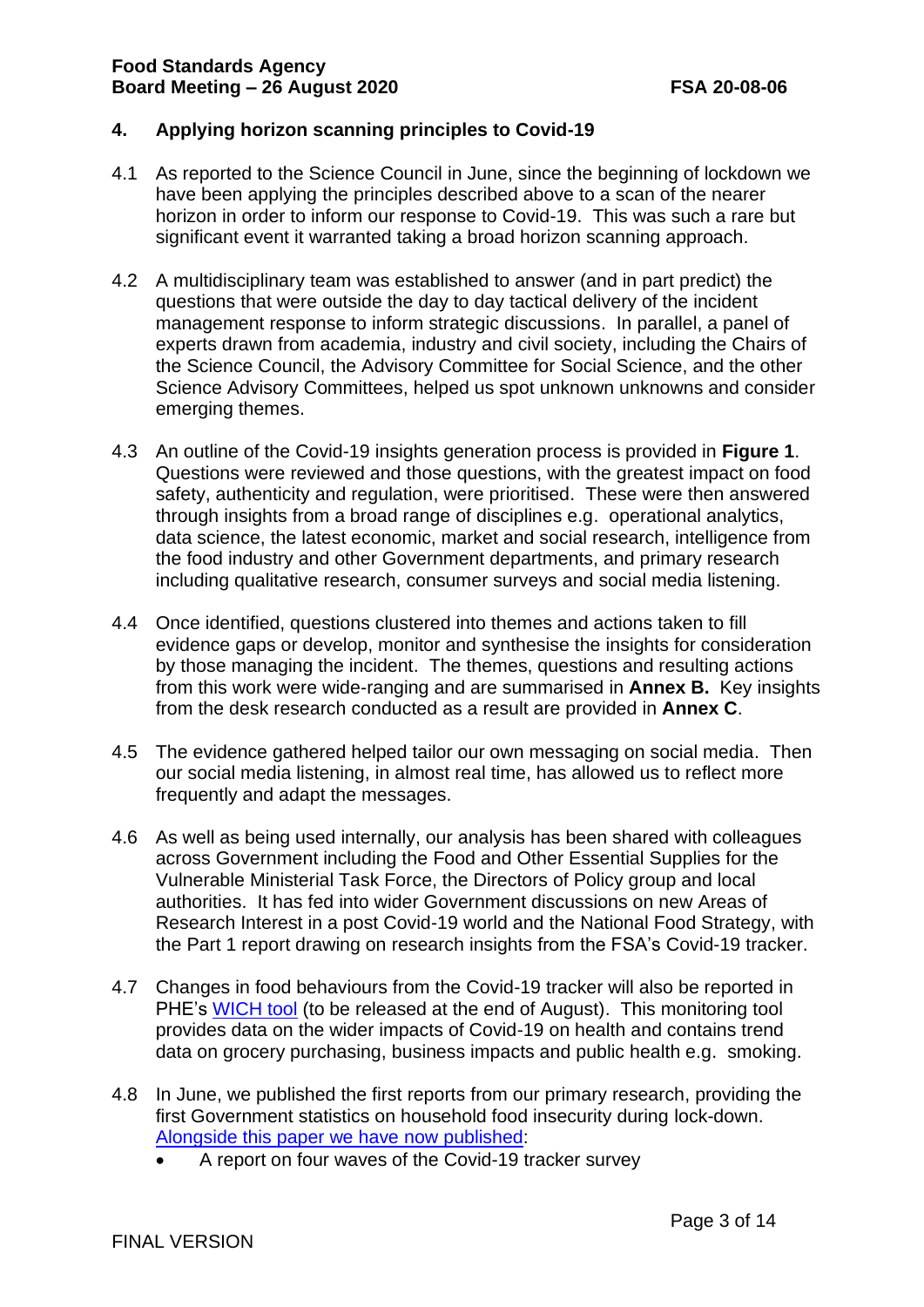- A report on the experience of people living in food insecurity during Covid-19
- A report on the way that Covid-19 has impacted on consumers' engagement with the food system
- A review of our Covid-19 & food social media monitoring (March to July)
- A summary of the inputs of our Covid-19 expert panel

**Figure 1** follows overleaf.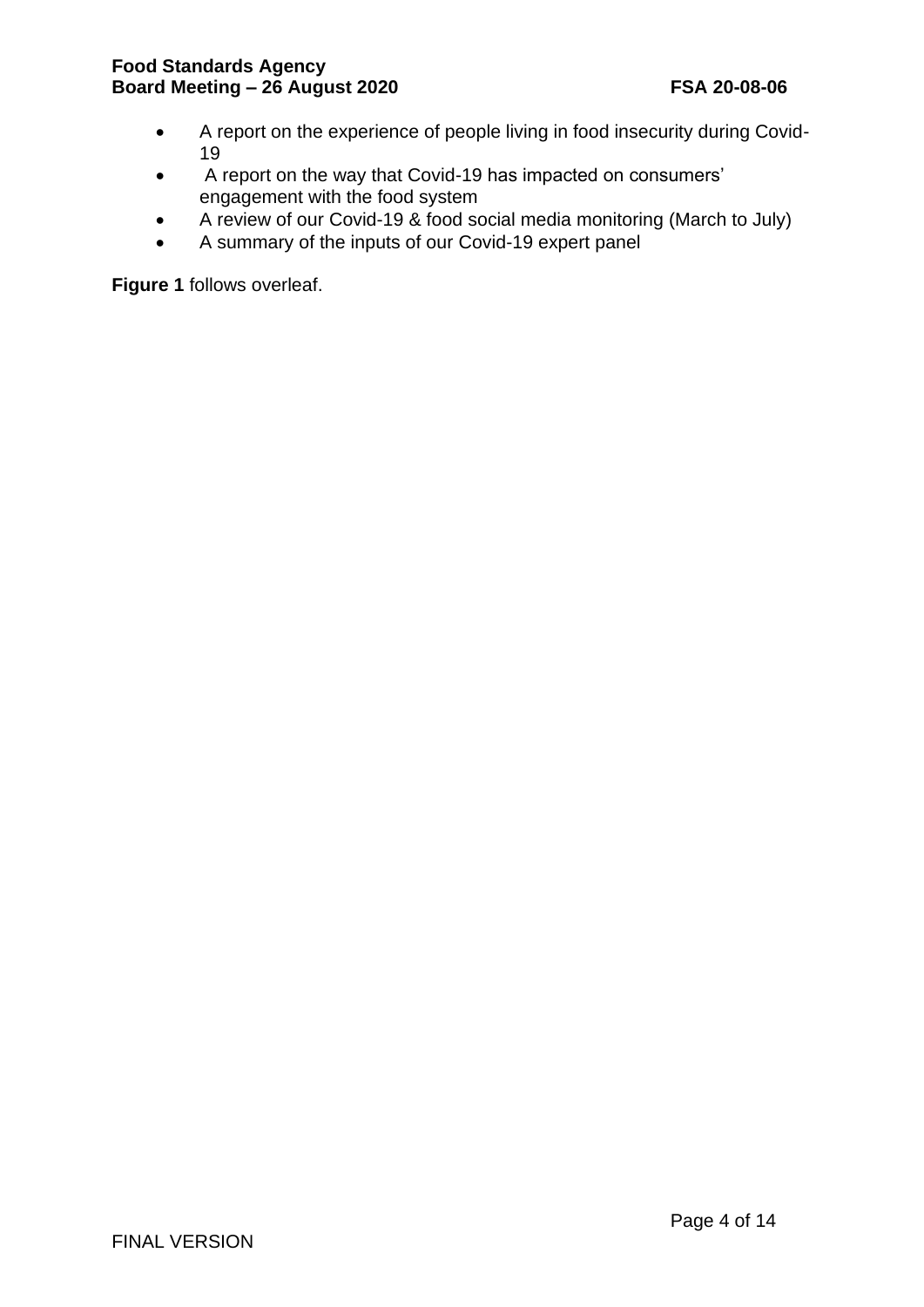# **Figure 1: Covid-19 insight generation process**

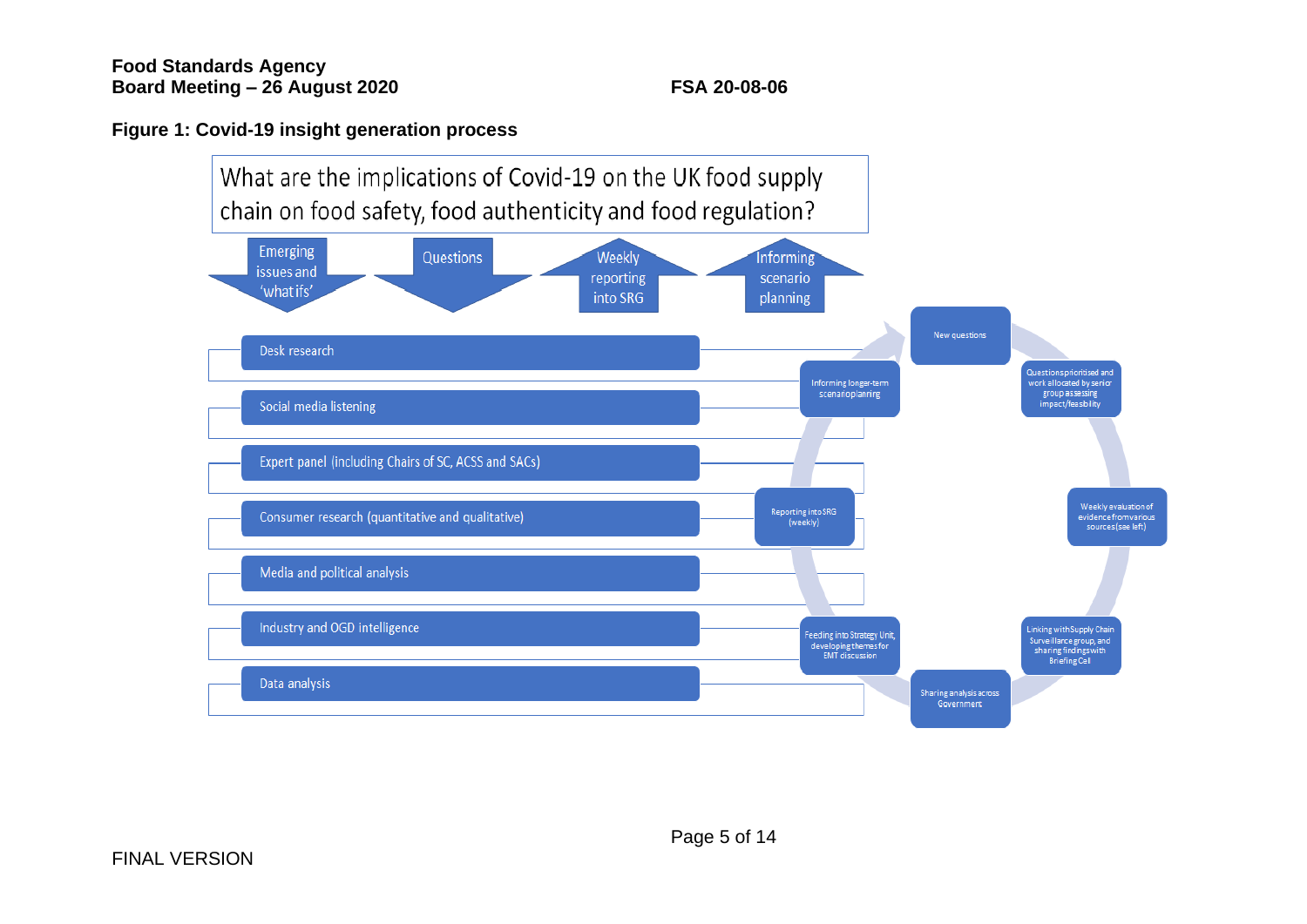# **5. Bringing horizon scanning principles into business as usual**

- 5.1 Over and above the value of the insights generated for the FSA and colleagues across Government as a result of the Covid-19 work, this has allowed us to generate a model that the FSA will be able to call upon in future.
- 5.2 Using this model, we are better prepared for future rapid insight generation in future; either focused on key topics or themes identified as part of 'business as usual', or as a 'stand it up' function, created in response to an incident.
- 5.3 Using these principles in our Covid-19 response has demonstrated the value of a science, evidence and insight generation and sensemaking system, that is proactive, interdisciplinary and timely. It supports the FSA as a future-facing agency with excellent situational awareness and a broad view of the consumer interest.
- 5.4 This approach also aligns to our Areas of Research Interest (ARI; published July 2020), where one of the four priority themes is **the future of food systems.**  This includes the question of how the FSA can remain responsive to emerging challenges and opportunities in the UK food system (including unprecedented challenges such as those associated with Covid-19).
- 5.5 Building on the model developed during the pandemic, we will continue to scan and develop questions across the FSA's brief, and then prioritise, task and take action as appropriate.
- 5.6 Within the FSA, we are now using well-established approaches to develop scenarios to test our strategic thinking and future business planning, seeking to integrate the pre-Covid-19 orthodoxy on food system futures with an analysis of Covid-19-related disrupters and their potential lasting impacts. We are taking a cross-FSA approach to run scenario development workshops this autumn.
- 5.7 In the longer term, we will continue to embed the Science Council's horizon scanning recommendations, which have now been implemented. This will involve the ongoing provision of case studies on topics identified through horizon scanning and technology foresight, engaging our Scientific Advisory Committees, and running workshops on priority FSA areas, such as allergens, to provide insight and recommendations into the future landscape.

## **6. Conclusions**

- 6.1 The Board is asked to:
	- **Review the work on implementing the recommendations of the Science Council report;**
	- **Note the work conducted to use horizon scanning and insight as part of the Covid-19 pandemic;**
	- **Consider our thinking on the future embedding of horizon scanning within the FSA.**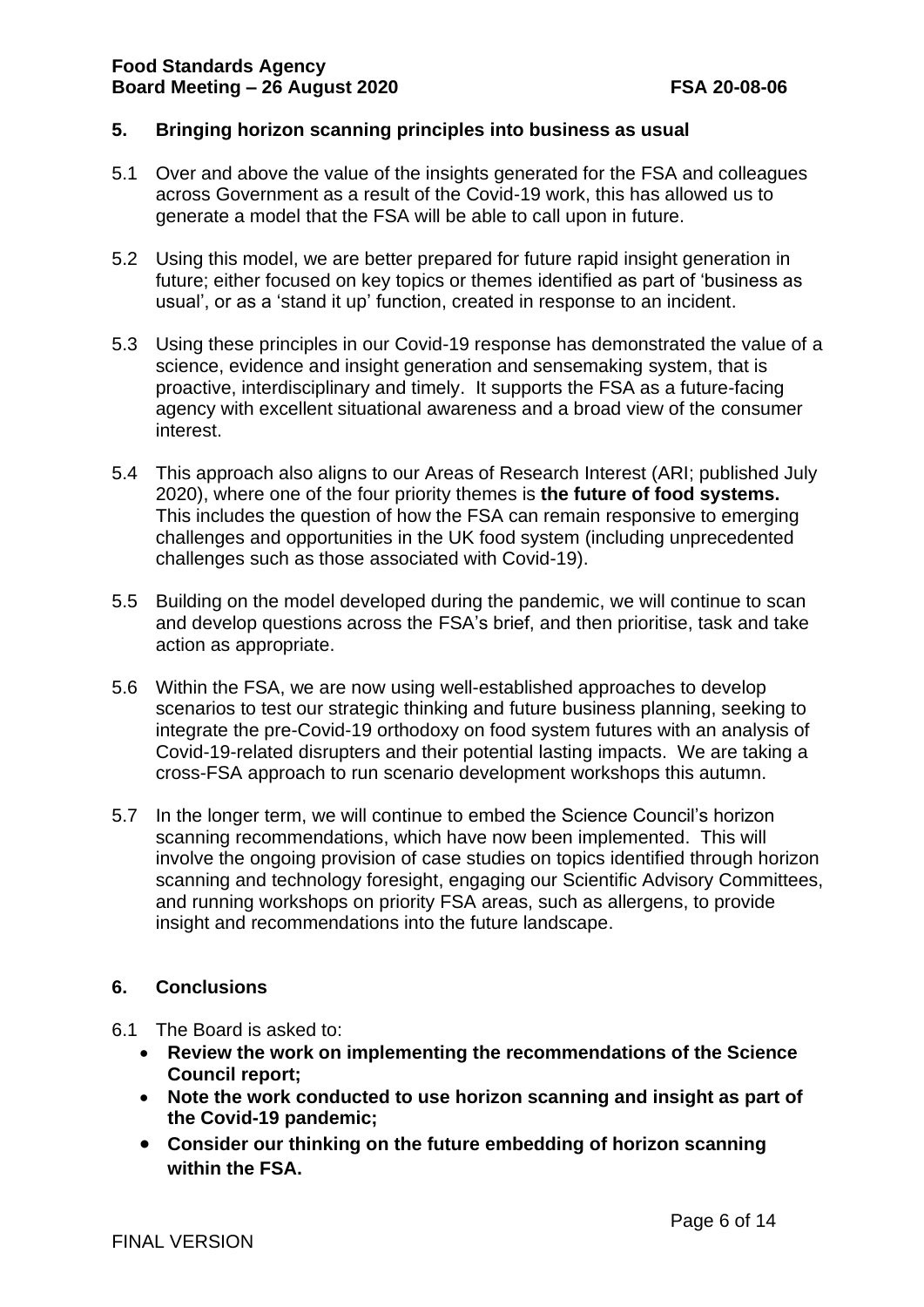# **ANNEX A: HIGH-LEVEL HORIZON SCANNING ASSESSMENT PROCESS**

Horizon scanning will naturally give rise to multiple ideas of varying priority. Having a pragmatic method of assessing priority of horizon scanning outputs is critical in addressing possible opportunities and mitigations in an efficient and timely manner.

In our model, this is completed utilising a two-step process:

- 1. Cause, barrier and effect assessments, and:
- 2. Prioritisation.

This two-step process seeks to complete a deep dive into the concept/change and from this to prioritise the concept/change, with regard to impact and likelihood.

A cause, barrier and effect assessment seek to guide a deep dive assessment of the concept/change and to crucially identify the 'so what'. There are 3 key aspects of the concept/change to assess – cause, barrier and effect.

- **Cause -** The cause aspect of the assessment seeks to identify the drivers for the concept/change and therefore what has caused this concept/change to be flagged. This may be a range of factors including social change, science and technology development or ethics.
- **Barrier** The barrier aspect of the assessment seeks to identify the key barriers to full adoption of a concept/technology into the UK Food system. These barriers can range from consumer trust to cost to technological advancements. These are also mechanisms by which uptake and progress of the change/concept could be identified.
- **Effect**  The effect aspect of the assessment will seek to identify what aspects of the FSA's operating environment and wider responsibility areas will be impacted and what mitigations or actions may be required. The effects can include policy development, new regulation procedures, capacity planning *etc.*

Upon completion of this assessment, a broad overview of the concept/change will be generated and is represented by the example for cultured meat (see over). By reviewing these overviews, actions can be prioritised based on an assessment of likelihood and impact.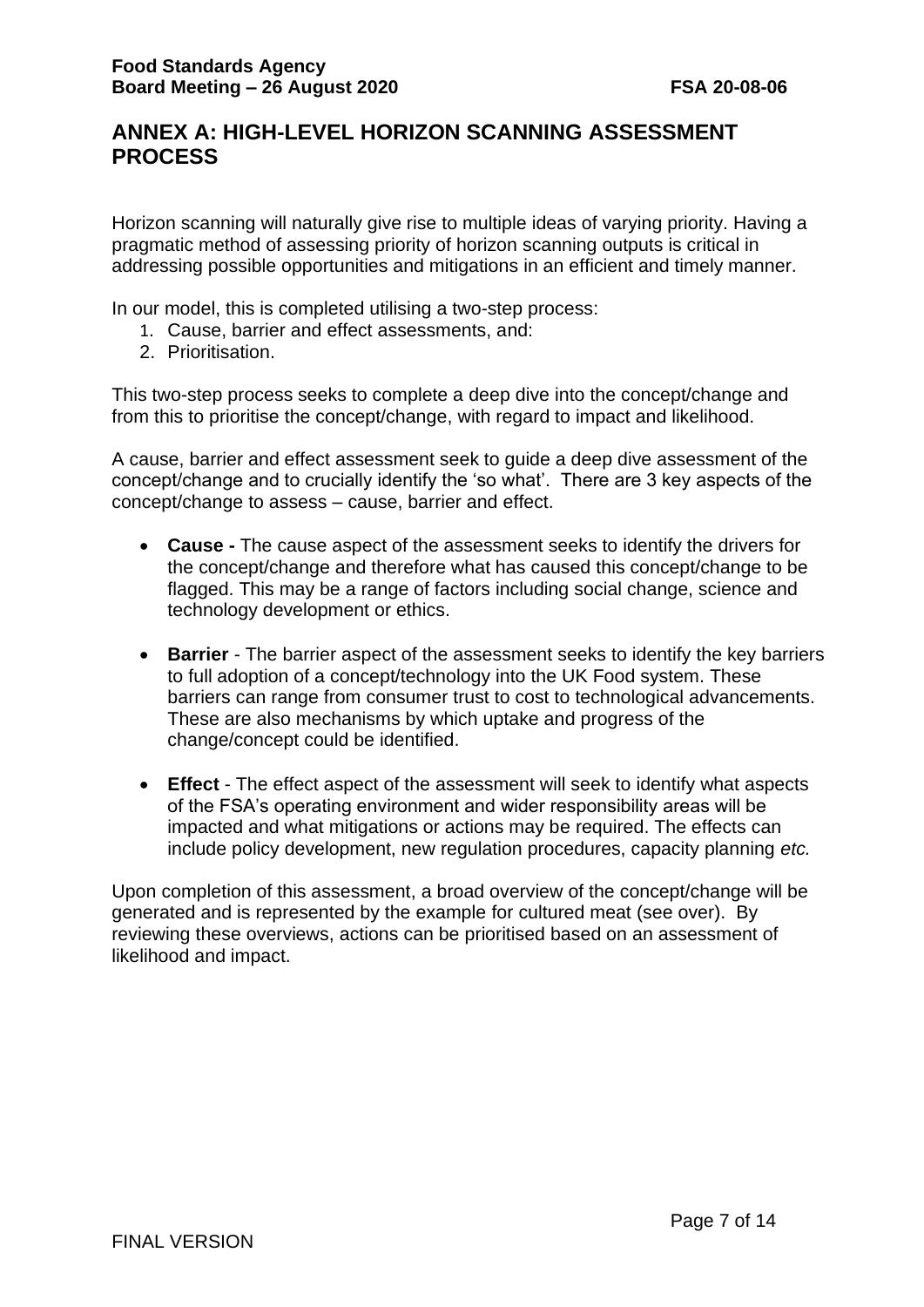# **Worked example of a Cause, Barrier & Effect assessment, based upon labgrown meat**

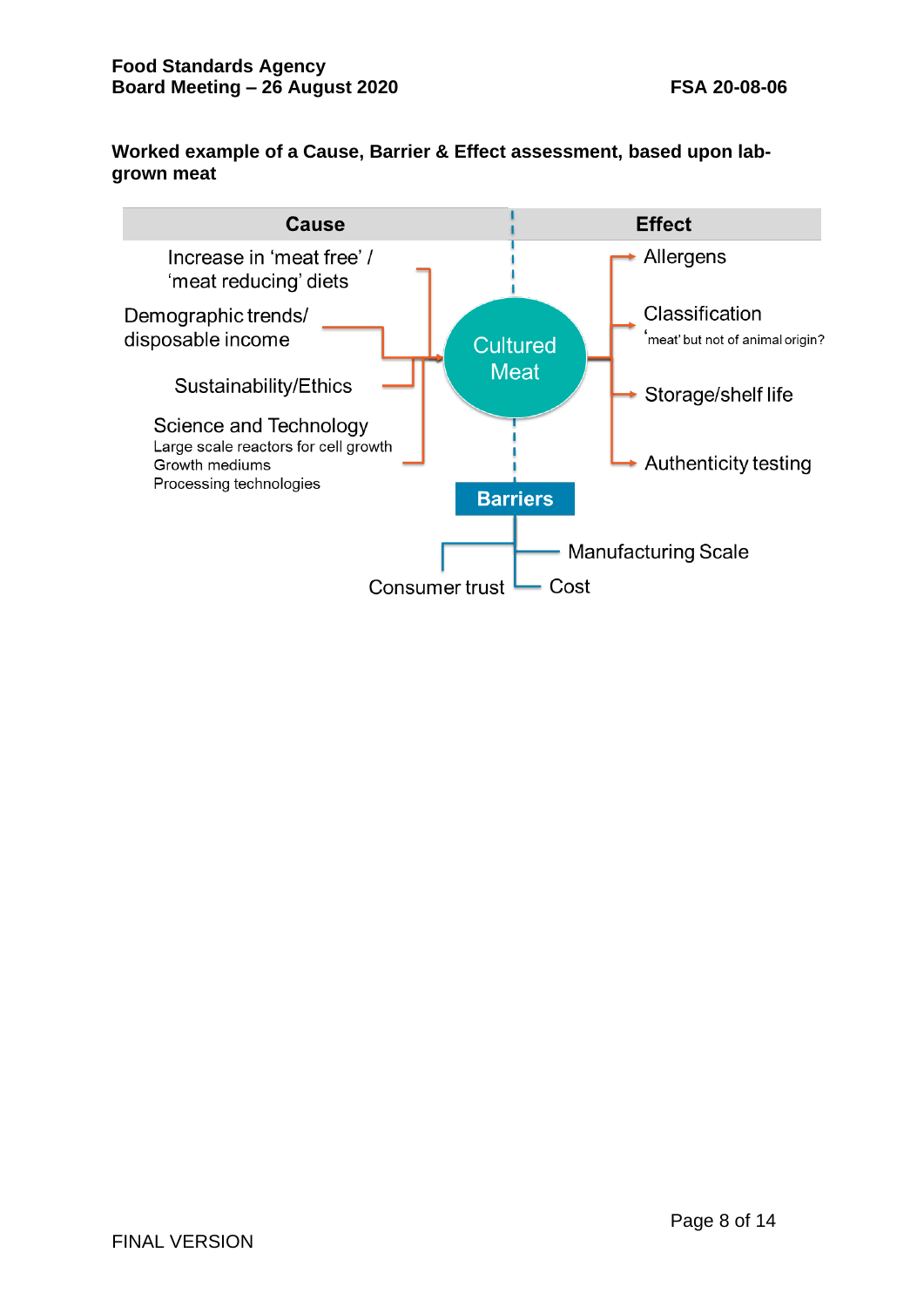# **ANNEX B – SUMMARY OF THEMES, QUESTIONS AND RESULTING ACTIONS FROM COVID-19 HORIZON SCANNING**

| <b>Theme</b>                                                                                                                                                                                   | <b>Activity</b>                                                                                                                                                                       | <b>Next steps</b>                                                                                                                                                                                           |
|------------------------------------------------------------------------------------------------------------------------------------------------------------------------------------------------|---------------------------------------------------------------------------------------------------------------------------------------------------------------------------------------|-------------------------------------------------------------------------------------------------------------------------------------------------------------------------------------------------------------|
| Vulnerable groups (with a                                                                                                                                                                      | Analysis informed the Ministerial                                                                                                                                                     | Work with Henry Dimbleby and the                                                                                                                                                                            |
| particular focus on household<br>food insecurity).                                                                                                                                             | Task Force on Vulnerabilities and<br>was widely shared.                                                                                                                               | National Food Strategy team.                                                                                                                                                                                |
|                                                                                                                                                                                                | Analysis was included in the Food<br>Strategy interim report. [link]                                                                                                                  | Focus on understanding impacts and<br>interventions in Northern Ireland.                                                                                                                                    |
|                                                                                                                                                                                                | Qualitative research to understand<br>the lived experience of people in<br>household food insecurity during<br>Covid was tabled by the Chair at the<br>Ministerial Task Force. [link] | Strategy Unit/Comms/SERD/Policy<br>workshop to understand risk of use-<br>by date non-compliance.<br>Partner with Defra and devolved<br>administrations on the                                              |
|                                                                                                                                                                                                | Funding for LAs has been<br>announced for the economically                                                                                                                            | UKRI/University of Sheffield work to<br>monitor provision of food.                                                                                                                                          |
|                                                                                                                                                                                                | vulnerable. Our qualitative work will<br>be shared with local authorities to<br>help them design their response.                                                                      | Monitor household food insecurity via<br>Food and You 2.                                                                                                                                                    |
| Labs and sampling,                                                                                                                                                                             | A paper raised the issue at SRG.                                                                                                                                                      |                                                                                                                                                                                                             |
| prompting discussion of<br>alternative ways to generate<br>samples.                                                                                                                            | A short-term sampling programme<br>has been initiated to fill the gap in<br>samples created as a result of<br>reductions in LA sampling.                                              | <b>Operations Transformation</b><br>Programme team to explore<br>alternative ways of sampling and<br>using FBO sampling data.                                                                               |
|                                                                                                                                                                                                | We are now working with the<br>Environment Agency to join up on<br>wastewater sampling, which could<br>give us another way of detecting<br>norovirus.                                 | Developing Phase 2 of the sampling<br>framework.                                                                                                                                                            |
| <b>Business compliance,</b><br>looking at risks to consumer<br>safety raised by new business<br>models, staffing/training issues<br>or prolonged business closure,<br>and latterly, reopening. | Responsibility for analysis and<br>actions taken by RCD.<br>Partner research undertaken by<br>GFS into business compliance and<br>risks.<br>With limited number of official           | RCD working with NFCU, SERD,<br>Import & Exports, Defra & LAs to<br>understand and address medium<br>term risks.                                                                                            |
|                                                                                                                                                                                                | controls e.g. fewer routine<br>inspections, the FSA and LAs<br>issued enforcement priorities<br>guidance on the 24th June.                                                            |                                                                                                                                                                                                             |
| <b>Substitution and crime,</b><br>looking at risks to food<br>authenticity                                                                                                                     | NFCU had already conducted<br>significant analysis. A joint paper<br>with the Strategy Unit helped to<br>define and test the model of<br>information flow.                            | Joining up with the emerging<br>architecture related to local authority<br>delivery in RCD.<br>Specific recommendations taken<br>forward into NFCU business as usual<br>to monitor changes to threat levels |
|                                                                                                                                                                                                |                                                                                                                                                                                       | and take actions when necessary.<br>Provides further clarity on sampling                                                                                                                                    |
|                                                                                                                                                                                                |                                                                                                                                                                                       | priorities.                                                                                                                                                                                                 |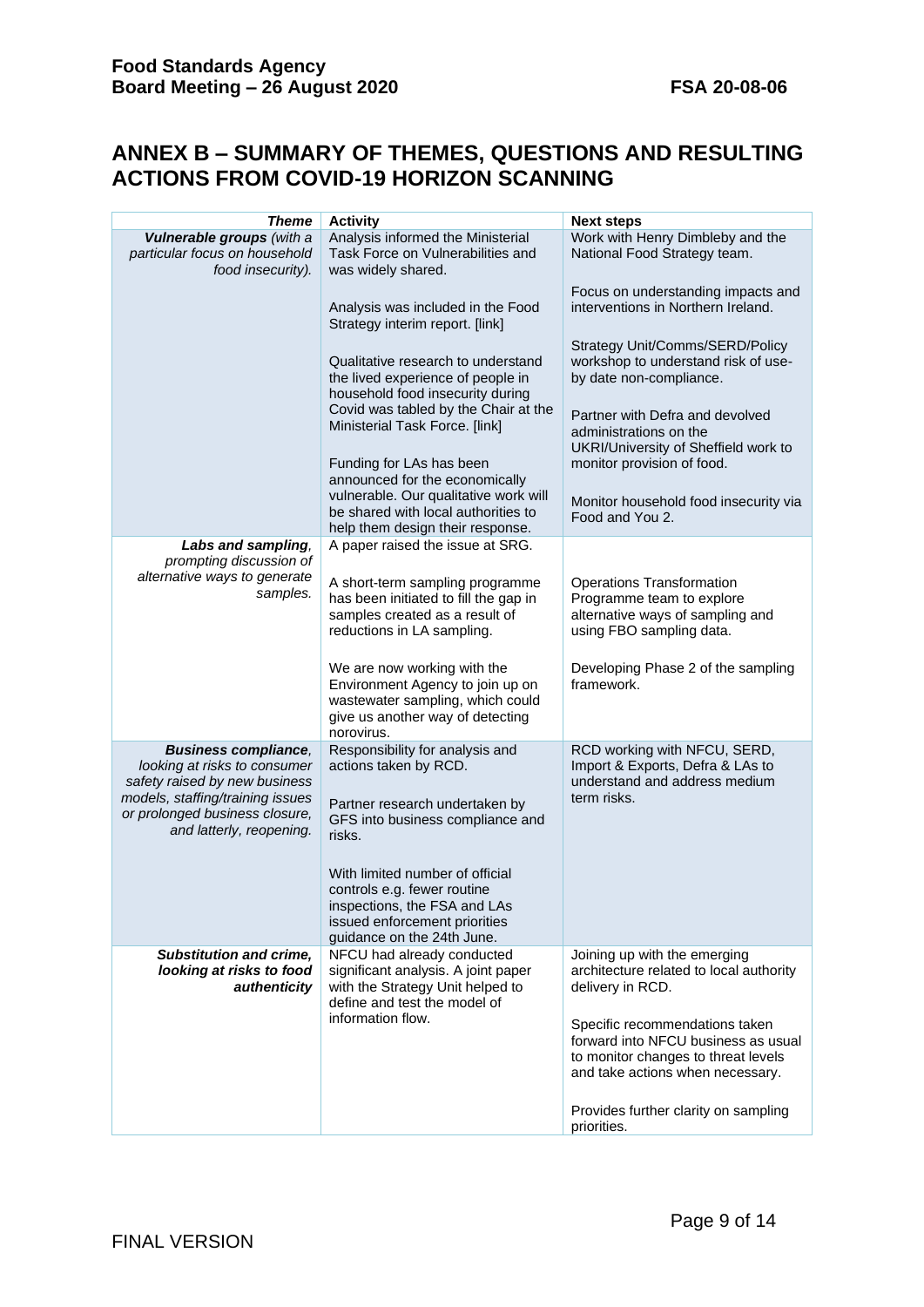| The world after lockdown,<br>key uncertainties, emerging or<br>ongoing consumption trends,<br>and the impact of recession on<br>businesses and consumers.                                               | PESTLE workshop to inform future<br>planning assumptions.                                                                        | EMT to consider evidence and<br>recommendations in September<br>2020<br>Strategy Unit to develop scenarios to<br>test strategic thinking and future<br>business planning in October 2020.<br>Strategy Unit and SERD to monitor<br>and feed in economic and social<br>impact in real time.                                                                |
|---------------------------------------------------------------------------------------------------------------------------------------------------------------------------------------------------------|----------------------------------------------------------------------------------------------------------------------------------|----------------------------------------------------------------------------------------------------------------------------------------------------------------------------------------------------------------------------------------------------------------------------------------------------------------------------------------------------------|
| <b>Consumer behaviour.</b><br>changes to consumer hygiene<br>behaviours, changes to<br>purchasing and cooking<br>habits, including the increase<br>of use of online platforms and<br>food sharing apps. | Qualitative research on consumers<br>in the food system during Covid-19<br>FSA Covid-19 tracker survey<br>Social media listening | Continue to monitor and report on<br>consumer behaviours through Food<br>and You.<br>Partner with others on cross-<br>Government, civil society post-Covid-<br>19 programmes including the Demos<br>Renew Normal project.<br>Cross-agency workshop on future<br>policy interventions on consumer<br>food hygiene behaviours (including<br>use-by dates). |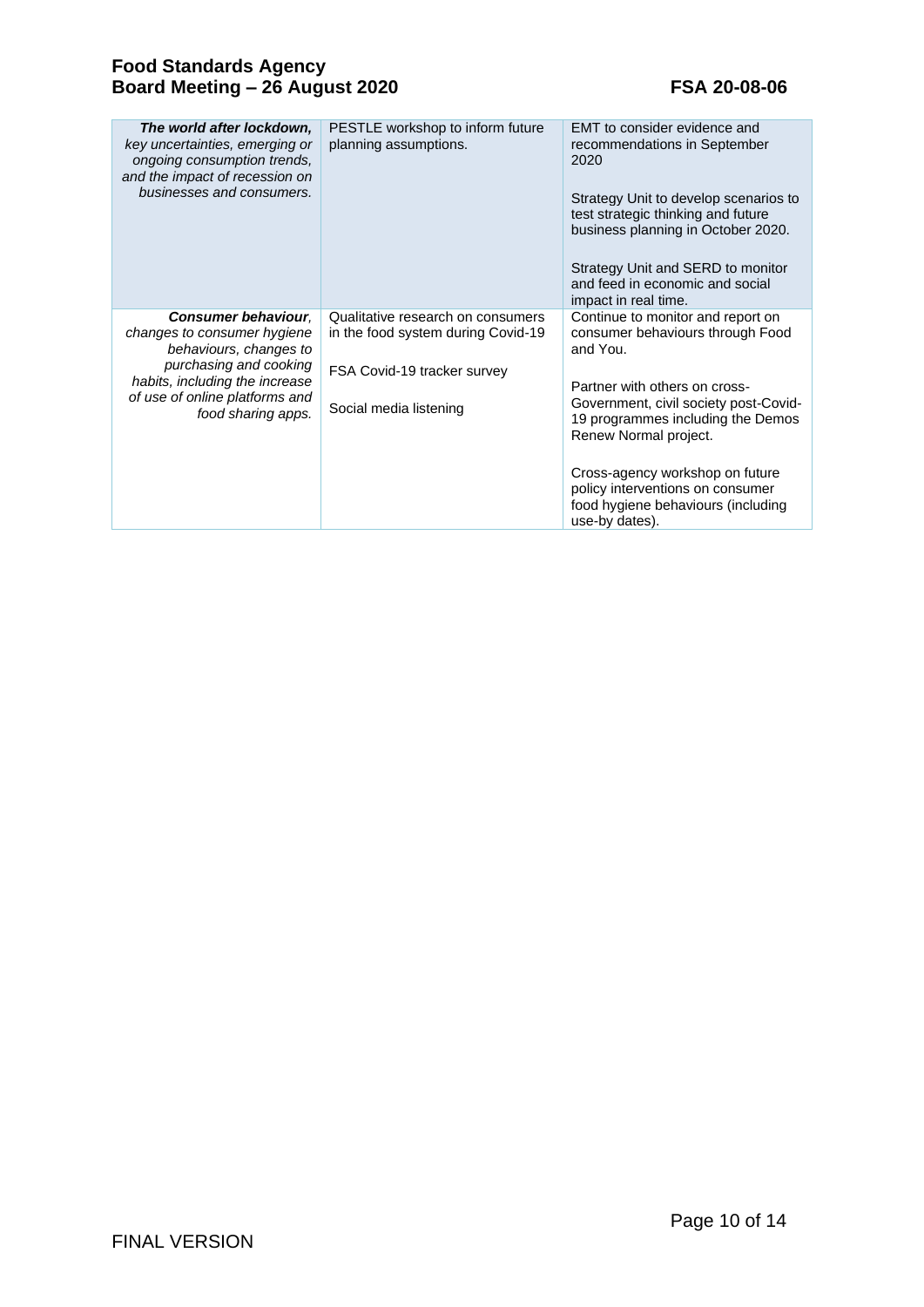# **ANNEX C – SUMMARY OF KEY INSIGHTS IDENTIFIED FROM DESK RESEARCH CONDUCTED AS PART OF COVID-19 HORIZON SCANNING**

## **The impact of lockdown**

On the 23<sup>rd</sup> of March the UK went into lock down. This had huge implications for the UK's food supply. Initially there were shelves stripped bare in supermarkets and there was reported stockpiling. However, the evidence actually suggests that the shortages were caused by a large number of people buying slightly more<sup>1</sup> rather than mass stockpiling. With hospitality shut down, an extra 503 million meals would be prepared and eaten at home every week<sup>2</sup> which also explained the increase in supermarket purchasing.

#### **Change in business models and the impact on the hospitality sector**

Lock down meant established business models changed fast, with wholesalers opening online retail operations, restaurants converting to takeaways or shutting for the duration. There were issues with diverting food meant for hospitality to retail due to labelling and large packaging.<sup>3</sup> Supermarkets including Morrisons, and Waitrose started to sell products destined for restaurants. While demand for local food boxes such as fruit and vegetable schemes sold from farms direct to the consumer soared<sup>4</sup>. Restaurants joined online platforms such as Just Eat, Deliveroo and Uber Eats. Uber Eats reported that the number of restaurants on its UK platform has almost doubled in the last four months<sup>5</sup>.

The impact of the lock down on the hospitality sector has been massive. There was a collapse in sales as entire sectors including hotels, restaurants, pubs and bars shut their doors as per government instructions. According to the latest UK hospitality tracker sales across the hospitality sector plummeted 87% in the second quarter of 2020, equivalent to almost £30bn in lost revenue. Sales from April and June totalled £4.6bn, which was down £29.4bn compared to the same time in 2019<sup>6</sup>.

## **Restrictions on exports**

Early in the lock down there was a concern that countries would restrict exports as there were reports that countries such as Kazakhstan and Russia were putting restrictions on exports of wheat and Vietnam on rice.<sup>7</sup> While only a handful of countries did this, there were concerns about countries stockpiling which would lead to an increase in food prices. The number of ferry trips to Europe were monitored although this did not develop into a problem but certification at ports did cause delays.

<sup>1</sup> Kantar – [Stockpiling, a new perspective –](https://foodgov-my.sharepoint.com/:p:/g/personal/michelle_patel_food_gov_uk/EXeTZBXm235DpGmBacZHpWQB0R0UnK33fxiYX_Ull9LarQ?e=yrB2uj) purchasing data to 8/03

<sup>&</sup>lt;sup>2</sup> [Kantar world panel](https://www.kantarworldpanel.com/en) 31<sup>st</sup> March

<sup>&</sup>lt;sup>3</sup> [Financial Times](https://www.ft.com/content/bb481784-6d25-11ea-89df-41bea055720b)

<sup>&</sup>lt;sup>4</sup> [Sustain 6](https://www.sustainweb.org/news/may20_foodfoundation_veg_box_sales_covid/)<sup>th</sup> May

<sup>&</sup>lt;sup>5</sup> asrmedia 30<sup>th</sup> June

<sup>&</sup>lt;sup>6</sup> **boutique** hotelier 28<sup>th</sup> July 7  [The Guardian](https://www.theguardian.com/global-development/2020/mar/26/coronavirus-measures-could-cause-global-food-shortage-un-warns)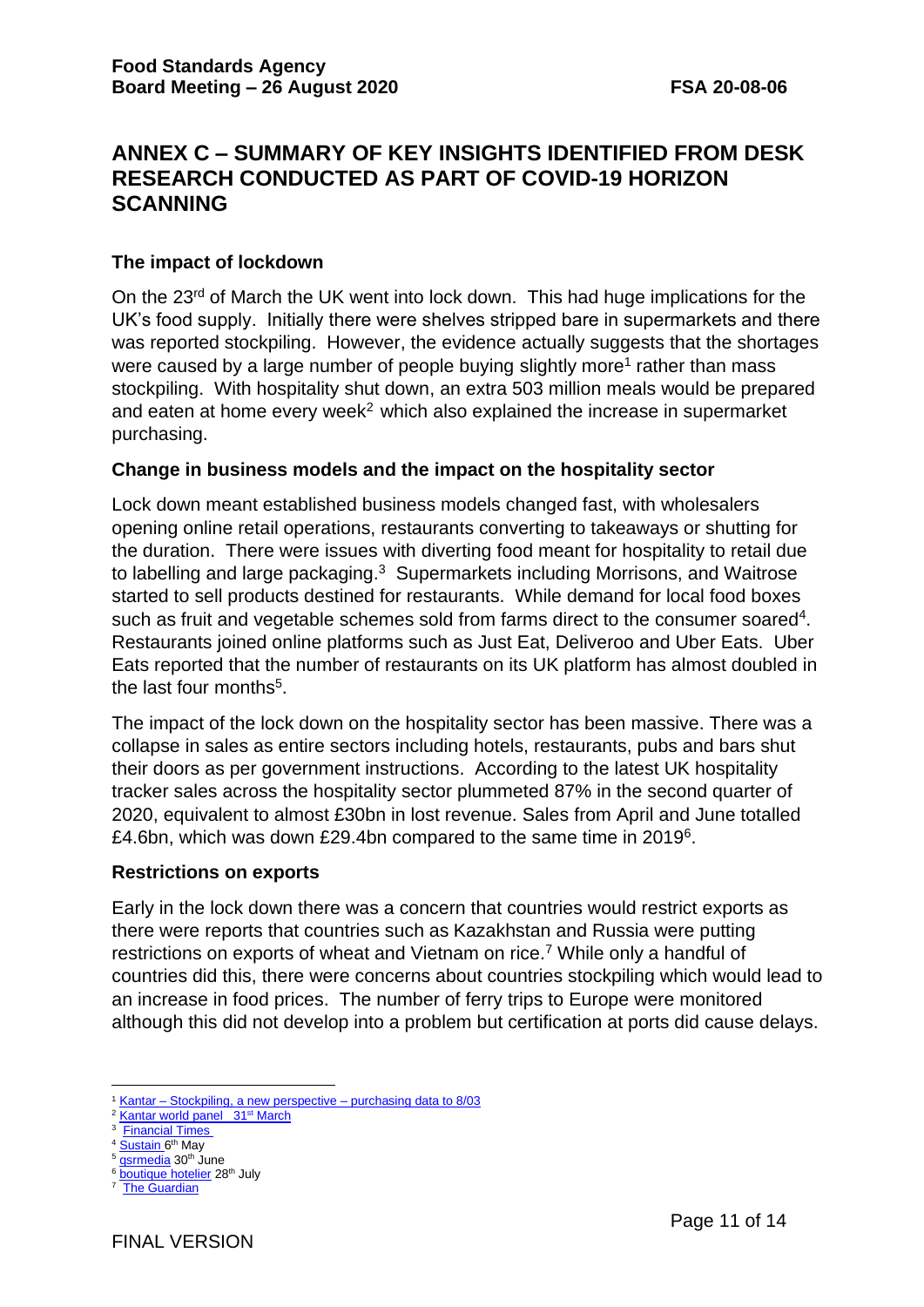# **Lack of seasonal workers**

One of the key issues from the start of the outbreak was access to seasonal workers. Border closures, and illness meant that there were restrictions for many of the EU workers who would usually take up seasonal work in the UK.<sup>8</sup> The UK launched a Feed Britain campaign however there was still a large shortfall in staff. In April the UK flew in 10,000 workers from Bulgaria<sup>9.</sup> This issue was not unique to the UK, with a lack of migrant workers in other European countries such as Spain, Germany and France. As the UK gets a high proportion of fruit and vegetables from Spain this was also a concern. <sup>10</sup>

# **The impact on the UK meat and dairy sectors**

Issues reported in the red meat industry were complex. The lack of hospitality meant less need for more expensive cuts of meat, although there was an increased demand for cheaper cuts purchased in the supermarkets like mince and burgers. This meant that returns on the carcass diminished. There was an oversupply of sheep meaning prices went down. The halt on the Italian leather industry reduced demand for hinds.<sup>11</sup> These issues also led to a of lack of storage space in cold stores $12$ .

There was also an oversupply of milk due to lack of demand from hospitality and staff shortages for transport. The price of milk therefore dropped, and farmers had to tip milk away. There were reports of farmers giving milk for free for the cost of transporting it.<sup>13</sup>

# **Concerns about inspections**

Due to the virus, inspections e.g. by Red Tractor and British Lion eggs moved from in person to remote. Scheduled audit visits were also put on hold. This led to some concerns about the lack of physical inspections. Reports of farmers selling raw drinking milk and fishermen selling directly to the public were also raised as concerns in relation to food safety.

An increase in trading on unregulated platforms such as Facebook marketplace was also an issue. The Grocer reported numerous profiles on Facebook Marketplace selling meat, eggs and fish, with often no clear evidence that necessary safety checks had been met. Experts wanted that "the growing use of 'opaque' Facebook posts to sell excess foodservice stock was leaving consumers in danger". <sup>14</sup>

## **Outbreaks in meat plants**

In early May reports of Meat plants around the world struggling with virus outbreaks emerged, as outbreaks of CV19 at slaughterhouses started to occur throughout the world. The US was particularly badly hit but other countries including Ireland, Spain, Australia, Germany, Brazil, Canada and the UK all reported similar issues.<sup>15</sup> The

<sup>&</sup>lt;sup>8</sup> [The Guardian](https://www.theguardian.com/environment/2020/mar/20/farmers-call-for-land-army-to-sustain-uk-food-production-during-coronavirus-crisis)

<sup>&</sup>lt;sup>9</sup> [Farming UK](https://www.farminguk.com/news/government-urged-to-charter-planes-to-bring-farm-workers-to-uk_55326.html) (30<sup>th</sup> March)

<sup>10</sup> Independent

<sup>&</sup>lt;sup>11</sup> [Farming UK](https://www.farminguk.com/news/covid-19-impact-on-red-meat-sector-is-complex-and-far-reaching-_55353.html) (3<sup>rd</sup> April) <sup>12</sup> [The Poultry Site](https://thepoultrysite.com/news/2020/04/worlds-biggest-cold-storage-supplier-could-reach-full-uk-capacity-in-3-weeks) 26<sup>th</sup> April

<sup>13</sup> [Farmers weekly](https://www.fwi.co.uk/business/markets-and-trends/dairy-markets/coronavirus-farmers-dump-milk-as-supply-chain-backs-up) (6<sup>th</sup> April)

<sup>&</sup>lt;sup>14</sup> [The Grocer](https://www.thegrocer.co.uk/food-safety/food-sold-over-facebook-marketplace-is-endangering-consumers-say-experts/604896.article) 15<sup>th</sup> of May

<sup>15</sup> [Guardian 1](https://www.theguardian.com/environment/2020/may/11/chaotic-and-crazy-meat-plants-around-the-world-struggle-with-virus-outbreaks)1<sup>th</sup> May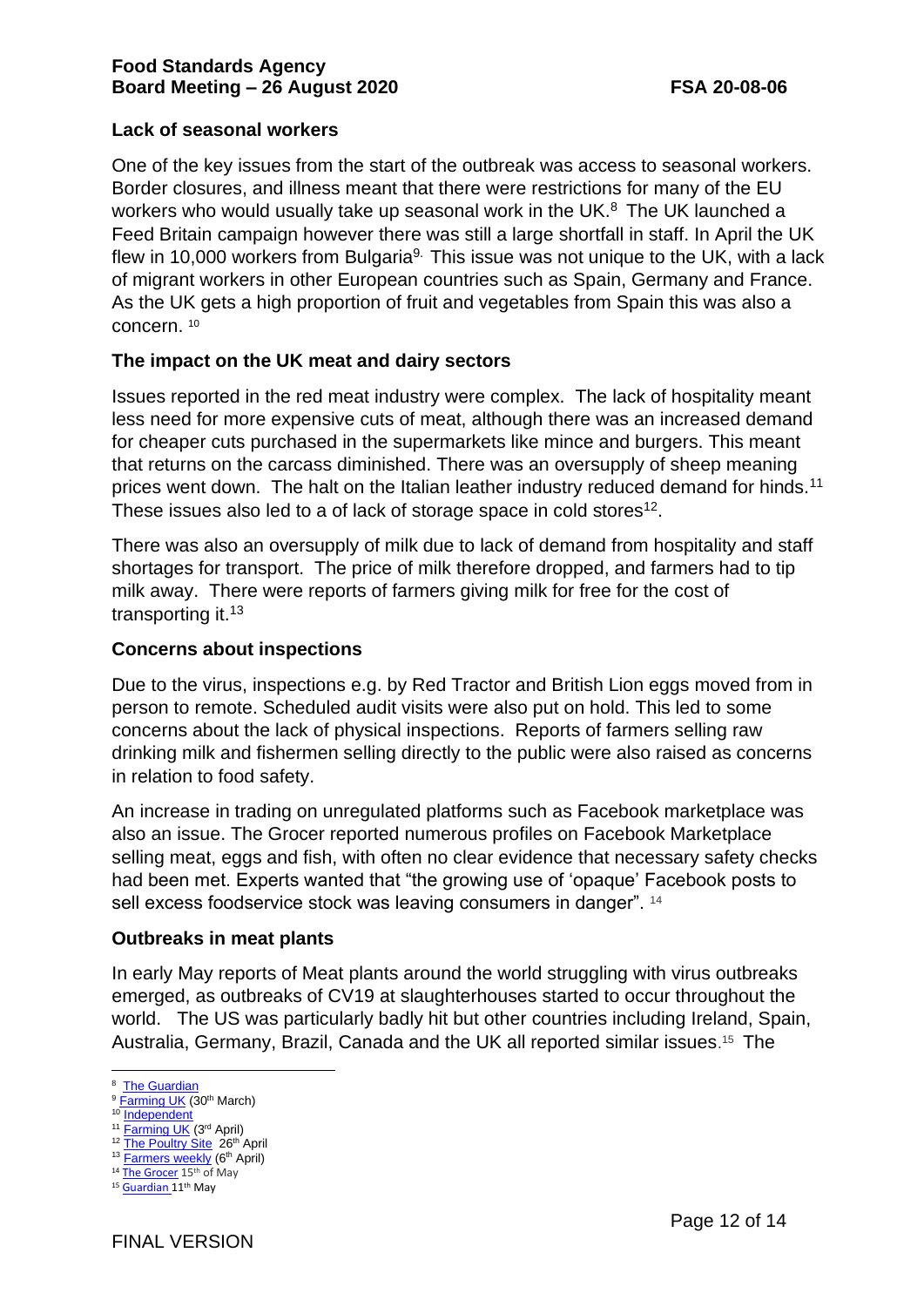reason behind the outbreaks were thought to be the working conditions which were cold, humid and crowded, and potentially living conditions if workers also lived in shared housing. There were also reports that low pay could mean workers were more likely to attend work even if unwell.<sup>16</sup> Outbreaks at meat plants in England and Wales in June led to local lockdowns. However, outbreaks were not unique to meat plants, and industry worried that there was an over emphasis on media reporting regarding these plants. In the UK, outbreaks in other food factories such as Walkers crisps and a biscuit factory were subsequently reported, as well as an outbreak on a farm in Herefordshire.

# **Food insecurity**

CV19 has had a profound impact on food insecurity. According to data from the Food Foundation the in the first 3 weeks of lock down the number of adults who were food insecure in the Britain was estimated to have quadrupled<sup>17</sup>. While some 3 million people in total were in households where someone had been forced to skip some meals. While after just a month of lockdown more than 200,000 children had to skip meals because their family couldn't access sufficient food during lockdown.<sup>18</sup>

Food bank charities saw huge surges in demand. The Trussell Trust reported a soaring 81% increase for emergency food parcels from food banks in its network during the last two weeks of March 2020, compared to the same period in 2019.<sup>19</sup> IFAN member organisations report a 175% increase in number of emergency food parcels distributed comparing April 2019 with April 2020<sup>20</sup>

During lock down the government started to provide emergency food parcels for the 1.5 million people identified as vulnerable and the supermarkets were given access to help prioritise delivery slots for the elderly and vulnerable with Bids and Brakes suppling these. Vouchers for families that receive free school meals were provided. However, there were ongoing issues which included not being able to download the vouchers and/or not being able to redeem them in supermarkets.<sup>21</sup> The government had suggested it would not provide vouchers during the summer holidays but this decision was overturned after a campaign by footballer Marcus Rashford<sup>22</sup>.

The evidence suggests that certain groups of people such as families<sup>23</sup> and young people 18-24 were most likely to be affected financially by the CV19 outbreak<sup>24 25</sup>. The number of people aged 18-24 claiming Universal Credit or Jobseeker's Allowance doubled in the UK in the last three months to July.<sup>26</sup> The Institute of social and economic research reported that low earners, single parents and those from BAME communities were more likely to have lost their jobs or been furloughed<sup>27</sup>

- 17 [Food Foundation 14th April](https://foodfoundation.org.uk/wp-content/uploads/2020/04/Report_COVID19FoodInsecurity-final.pdf)
- <sup>18</sup> [Food Foundation 4](https://foodfoundation.org.uk/vulnerable-groups/)<sup>th</sup> May
- <sup>19</sup> [Trussell Trust](https://www.trusselltrust.org/2020/05/01/coalition-call/) 1<sup>st</sup> May
- <sup>20</sup> [IFAN](https://www.foodaidnetwork.org.uk/ifan-data-since-covid-19) 3<sup>rd</sup> June
- <sup>21</sup> [BBC news](https://www.bbc.co.uk/news/education-52551464) 7 th May
- <sup>22</sup> [BBC news](https://www.bbc.co.uk/news/uk-53065806) 16th June <sup>23</sup> JRE17<sup>th</sup> June
- <sup>24</sup> [Child Poverty Action Group 1](https://cpag.org.uk/news-blogs/news-listings/families-hit-harder-because-nothing-children-covid-19-response)2<sup>th</sup> May
- <sup>25</sup> [BBC news 1](https://www.bbc.co.uk/news/business-52717942)9<sup>th</sup> May
- <sup>26</sup> [BBC news](https://www.bbc.co.uk/news/uk-53430775) 19<sup>th</sup> July

<sup>16</sup> [CEBM 2](https://www.cebm.net/covid-19/what-explains-the-high-rate-of-sars-cov-2-transmission-in-meat-and-poultry-facilities/)7th May

<sup>&</sup>lt;sup>27</sup> [guardian 7](https://www.theguardian.com/world/2020/jun/07/bame-and-single-parent-families-worst-hit-financially-by-covid-19)<sup>th</sup> June